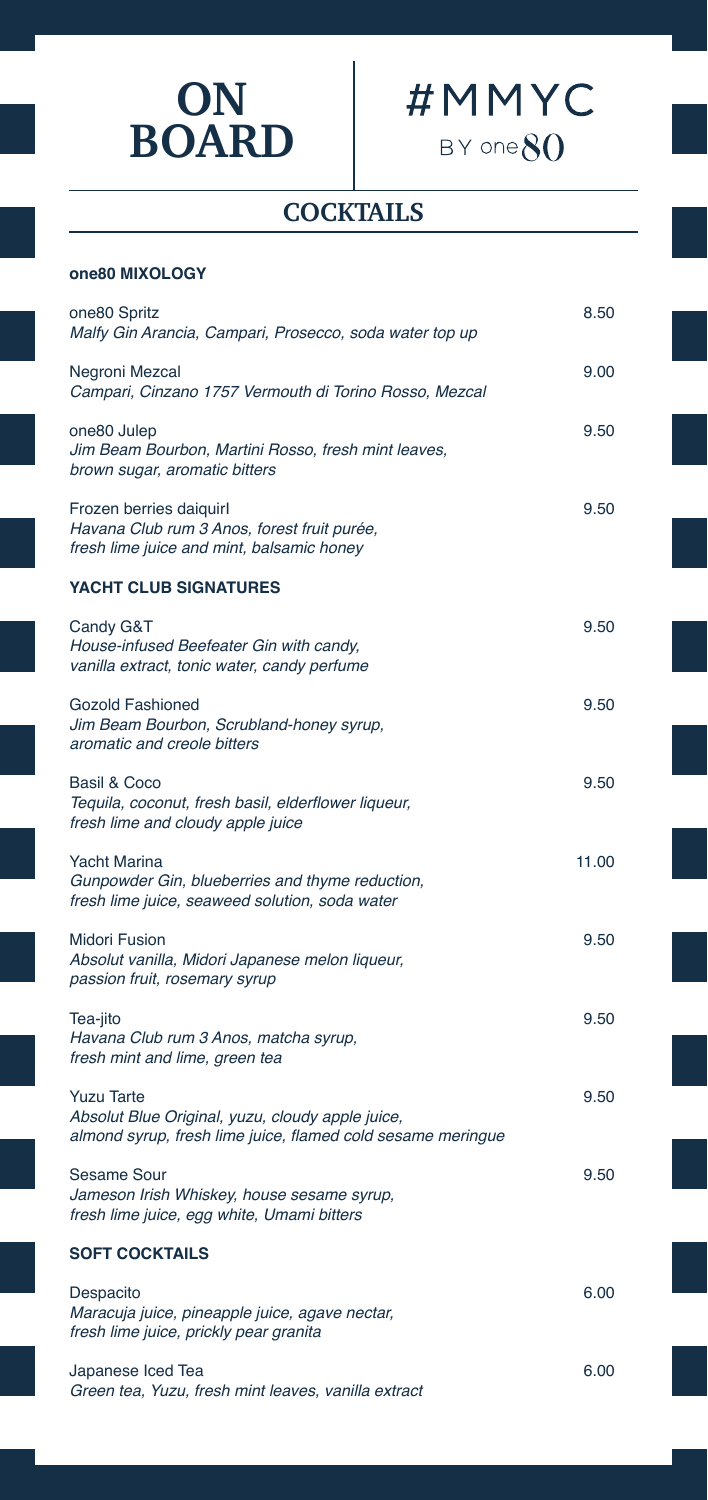| <b>CIDERS and CRAFT BEERS</b>                                                                                                                                                                                       |                |                                       | <b>WHITE WINE</b>                                                                                                    | Glass<br>175ml | <b>Bottle</b><br>750ml |
|---------------------------------------------------------------------------------------------------------------------------------------------------------------------------------------------------------------------|----------------|---------------------------------------|----------------------------------------------------------------------------------------------------------------------|----------------|------------------------|
| <b>ICE COLD CIDERS</b><br><b>Thatchers Gold Cider</b><br>Old Mout Cider (inquire for flavour available)                                                                                                             |                | 500ml<br>6.50<br>6.50                 | <b>Ulysses</b><br>Marsovin, Gozo, Malta<br>Chenin Blanc - Chardonnay                                                 | 7.50           | 28                     |
| <b>LORD CHAMBRAY GOZO CRAFT BEER</b><br>Grand Harbour I Best Bitter I ABV 3.9%<br>San Blas I English IPA I ABV 5.5%<br>Blue Lagoon I Belgian style wheat beer I ABV 5.1%<br>Coral Cave I Köln-style beer I ABV 4.9% |                | 330ml<br>5.50<br>5.50<br>5.50<br>5.50 | Trabocchetto Pecorino<br>Talamonti, Colline Pescaresi, Abruzzo, Italy<br>Pecorino                                    |                | 29                     |
|                                                                                                                                                                                                                     |                |                                       | Rovereto Gavi del commune di Gavi<br>Michele Chiarlo, Piedmont, Italy<br>Cortese                                     |                | 34                     |
| <b>WINE</b>                                                                                                                                                                                                         |                |                                       | Il Bianco, From Black to White                                                                                       |                | 55                     |
| This is only a small selection. Please inquire for our full, extensive list<br>and we'll be happy to bring over any wine from our main one80 restaurant,<br>only a short distance away.                             |                |                                       | Zyme, Veneto, Italy<br>Rondinella Bianca - Gold Traminer - Kerner - Incrocio Manzoni                                 |                |                        |
| <b>SPARKLING and CHAMPAGNE</b>                                                                                                                                                                                      | Glass<br>175ml | <b>Bottle</b><br>750ml                | Beyond the Clouds<br>Elena Walch, Alto Adige, Italy<br>Chardonnay based blend                                        |                | 95                     |
| Prosecco Cuvée Extra Dry NV<br>Borgo Molino, Veneto, Italy<br>Glera                                                                                                                                                 | 7.50           | 28                                    | Chablis Premier Cru 'Les Vaillons' 2019<br>Domaine Servin, Burgundy, France<br>Chardonnay                            |                | 75                     |
| Crémant de Loire Blanc Brut<br>Langlois Chateau, Loire, France<br>Chenin Blanc, Chardonnay, Cabernet Franc                                                                                                          |                | 35                                    | Montes Limited Selected Sauvignon Blanc 2020<br>Montes, Leyda Valley, Chile<br>Sauvignon Blanc                       | 8.50           | 29                     |
| Premium Cuvee Rosé<br>Jansz, Tasmania, Australia<br>Pinot Noir - Chardonnay - Pinot Meunier                                                                                                                         | 9              | 39                                    | <b>Watervale Riesling</b><br>Jim Barry, Clare Valley, Australia<br>Riesling                                          |                | 32                     |
| Moet & Chandon Nectar Imperial NV<br>Epernay, Champagne, France<br>Pinot Noir - Chardonnay - Pinot Meunier                                                                                                          |                | 90                                    | <b>RED WINE</b>                                                                                                      | Glass<br>175ml | <b>Bottle</b><br>750ml |
| Veuve Clicquot Rosé NV<br>Reims, Champagne, France<br>Pinot Noir - Chardonnay - Pinot Meunier                                                                                                                       |                | 120                                   | <b>Ulysses Shiraz</b><br>Marsovin, Gozo, Malta<br>Syrah                                                              | 7.50           | 28                     |
| Bollinger PN VZ16 Blanc de Noirs<br>Verzenay, Champagne, France<br>100% Pinot Noir                                                                                                                                  |                | 135                                   | Lamuri d'Almerita<br>Tasca D'Almerita, Sicily, Italy<br>Nero D'Avola                                                 |                | 28                     |
| Dom Perignon Vintage<br>Moët et Chandon, Champagne, France<br>Pinot Noir - Chardonnay                                                                                                                               |                | 320                                   | Á la Venvole, Domaine de Cebene (Biodynamic)<br>Faugeres, Langedoc - Roussillon, France<br>Carignan, Grenache, Syrah |                | 38                     |
| <b>ROSÉ WINE</b>                                                                                                                                                                                                    | Glass<br>175ml | <b>Bottle</b><br>750ml                | Jim Barry Single Vineyard Shiraz<br>Clare Valley, South Australia<br>Shiraz                                          | 10             | 35                     |
| 1919 Rosé<br>Marsovin, Malta<br>Gellewża - Grenache – Shiraz                                                                                                                                                        | 7.50           | 28                                    | <b>DESSERT and FORTIFIED WINE</b>                                                                                    | Glass          | <b>Bottle</b><br>750ml |
| Domaine d'Ile, Rose de Provence<br>Île de Porquerolles, Côtes de Provence, France<br>Grenache - Syrah - Cinsault - Tibourne - Mourverde                                                                             |                | 40                                    | Nivole Moscato<br>Michele Chiarlo, Piedmont, Italy<br>Moscato                                                        | (175ml)<br>9   | 32                     |
| General beverages available. Local and imported beers,<br>apéritifs, digestives, liqueurs, spirits, hot beverages, soft drinks,                                                                                     |                |                                       | Niepoort Late Bottled Vintage Port<br>Douro, Portugal<br>Touriga Franca - Touriga Nacional - Tinta Roriz             | $(125ml)$ 9.50 | 45                     |

Sousão - Tinta Cao - Tinta Barroca

fruit juices, imported still and sparkling water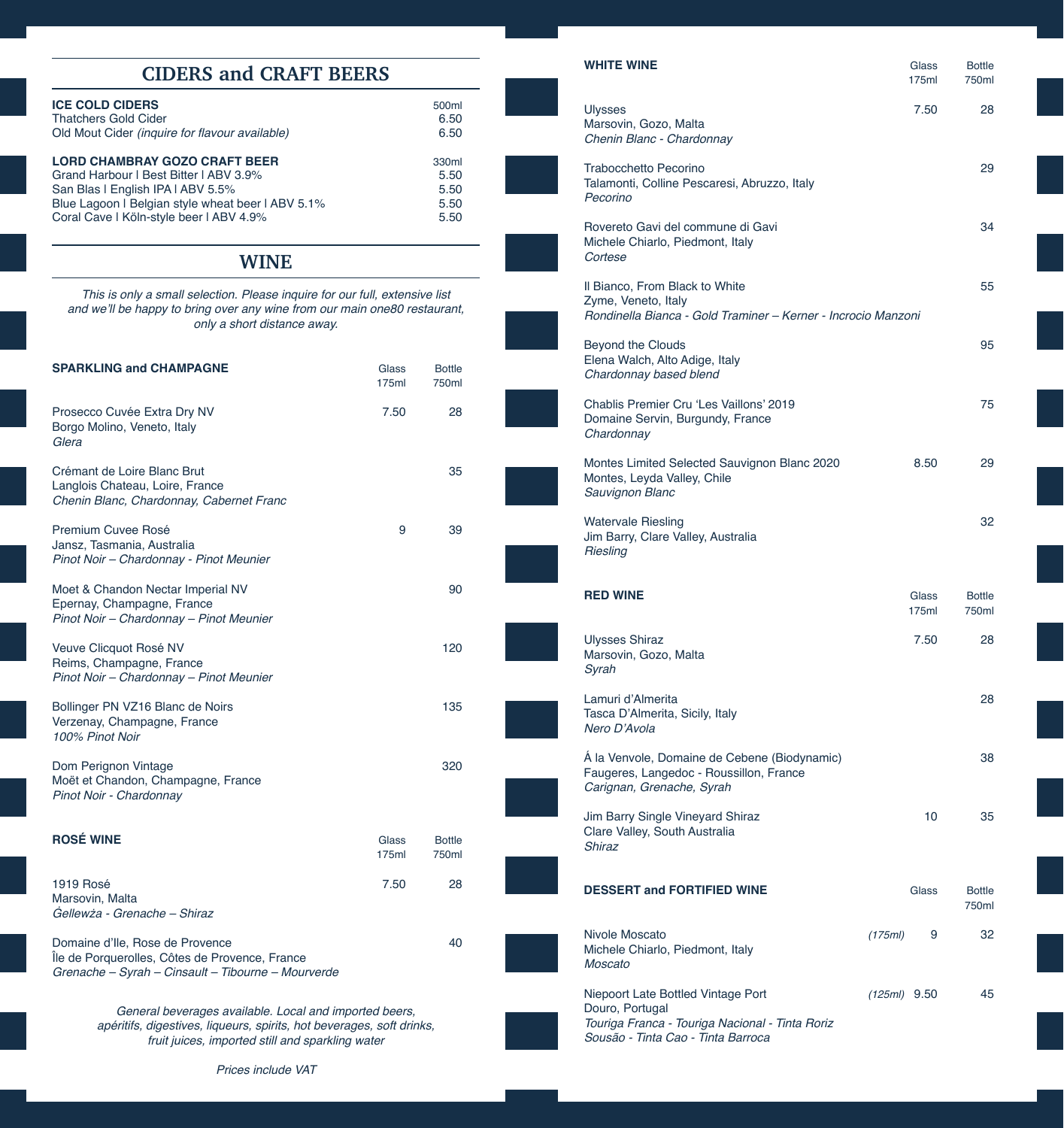## **DRINKS**

| Drinks that come with straws are biodegradable or stainless steel, not plastic                                                                   |                  |
|--------------------------------------------------------------------------------------------------------------------------------------------------|------------------|
| <b>GIN AND TONICS</b>                                                                                                                            | 25ml             |
| <b>Beefeater</b>                                                                                                                                 | 2.75             |
| Bombay Sapphire I fresh lime wheel                                                                                                               | 3.00             |
| Beefeater Pink I strawberry, fresh grapefruit                                                                                                    | 3.50             |
| Mixers 200ml                                                                                                                                     | 1.20             |
| <b>PERFECT SERVE 40ML PREMIUM G&amp;T'S</b><br><b>LONDON ESSENCE PREMIUM TONIC WATER 200ML</b>                                                   |                  |
| <b>Indian Tonic Water</b><br>The Botanist I coriander, dehydrated grapefruit<br>The Boatyard Double Distilled I dehydrated grapefruit, coriander | 11.00<br>9.50    |
| <b>Pomelo &amp; Pink Pepper Tonic Water</b><br>Malfy Arancia I dehydrated and fresh orange wedge<br>Gunpowder I fresh grapefruit, blueberries    | 9.00<br>11.00    |
| <b>Grapefruit &amp; Rosemary Tonic Water</b><br>Gin Mare I fresh grapefruit, flamed rosemary<br>Monkey 47   lime wheel, blueberries              | 10.50<br>11.50   |
| <b>Blood Orange &amp; Elderflower Tonic Water</b><br>Hendrick's I cucumber, rose bud<br>Silent Pool I cardamom, dehydrated orange                | 11.00<br>11.50   |
| <b>VODKA</b>                                                                                                                                     | 25ml             |
| Absolut Blue Original                                                                                                                            | 2.75             |
| Sausage Tree                                                                                                                                     | 4.50             |
| Grey Goose                                                                                                                                       | 5.00             |
| <b>Beluga Noble</b>                                                                                                                              | 5.50             |
| Belvedere Single Estate Rye, Smogory Forest                                                                                                      | 8.00             |
| <b>RUM</b>                                                                                                                                       | 25ml             |
| Havana Club 3 Años                                                                                                                               | 2.75             |
| <b>Bacardi Premium Black</b>                                                                                                                     | 3.00             |
| Havana Club 7 Años                                                                                                                               | 4.00             |
| The Kraken Black Spiced                                                                                                                          | 4.50             |
| Don Papa 10yrs                                                                                                                                   | 6.50             |
| Coca Cola 250ml                                                                                                                                  | 2.50             |
| Mixers 200ml                                                                                                                                     | 1.20             |
| TEQUILA                                                                                                                                          | 25ml             |
| Jose Cuervo Silver                                                                                                                               | 3.00             |
| Patrón Añejo IBC                                                                                                                                 | 7.00             |
| <b>BLENDED WHISKIES</b>                                                                                                                          | 25ml             |
| J&B Rare                                                                                                                                         | 2.75             |
| Jameson's, Jim Beam                                                                                                                              | 3.00             |
| Jack Daniel's                                                                                                                                    | 3.25             |
| Chivas Regal 12yrs                                                                                                                               | 3.75             |
| Chivas Regal Mizunara 15yrs                                                                                                                      | 6.00             |
| Johnnie Walker Black Label 12yrs                                                                                                                 | 3.75             |
| Johnnie Walker Blue Label                                                                                                                        | 15.00            |
| Tougouchi Japanese 9yrs                                                                                                                          | 11.00            |
| <b>SINGLE MALTS WHISKIES</b>                                                                                                                     | 25ml             |
| Laphroaig 10yrs                                                                                                                                  | 5.50             |
| <b>Bushmills Irish 10yrs</b>                                                                                                                     | 5.00             |
| Glenfiddich Special Reserve 12yrs                                                                                                                | 5.50             |
| <b>Glenfiddich Ancient Reserve 18yrs</b>                                                                                                         | 8.00             |
| Oban West Highlands 14yrs                                                                                                                        | 6.00             |
| Lagavulin Islay 16yrs                                                                                                                            | 6.00             |
| Akashi Japanese                                                                                                                                  | 9.50             |
| Nikka Japanese Coffey Malt                                                                                                                       | 10.00            |
| <b>COGNACS</b>                                                                                                                                   | 25ml             |
| Rémy Martin VSOP Fine                                                                                                                            | 4.50             |
| Hennessy XO                                                                                                                                      | 16.00            |
| <b>GRAPPA - Distillerie Berta</b>                                                                                                                | 40 <sub>ml</sub> |
| 'Guilia' Grappa di Chardonnay                                                                                                                    | 6.00             |
| 'Oltre il Vallo' Grappa di Barbera                                                                                                               | 11.00            |